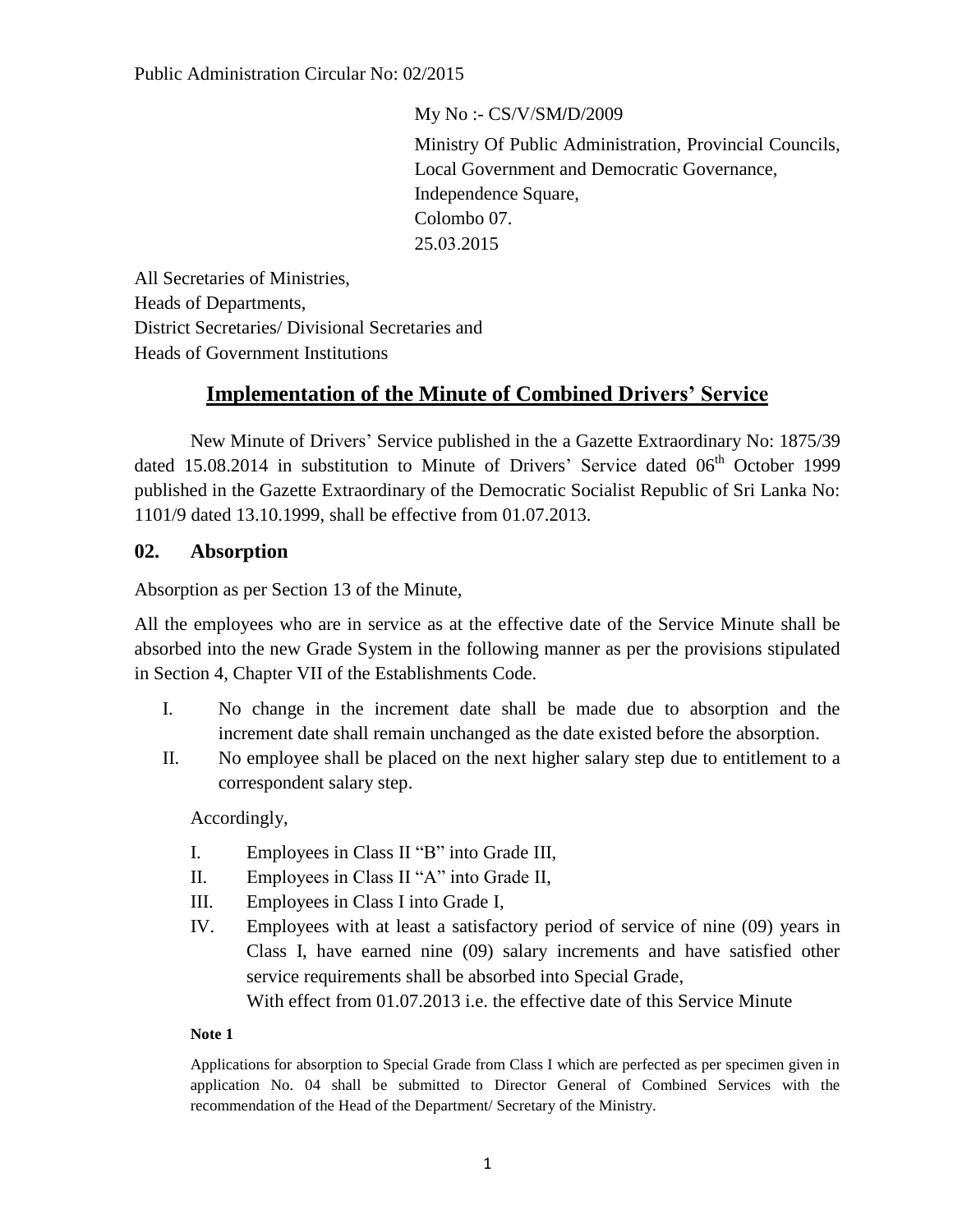## **03. Recruitment**

Recruitment shall be made by an interview board recommended by the secretary to the relevant ministries and approved by the Director General of Combined Services as per Section 7 of the Minute. Accordingly, the number of approved posts, number of employees at present with the number of vacancies shall be reported to Director General of Combined Services in the following manner, once the posts are fallen vacant.

- a. The name of the officer and the Grade, number of vacancies and the manner in which the posts have fallen vacant shall be mentioned for the posts that have fallen vacant due to retirement, resignation from the service, death or vacation of post.
- b. In case of the vacancies which have fallen vacant due to reasons beyond the reasons mentioned in Section "a" above, approval of the Director General of Management Services shall be obtained to fill such vacancies indicating the number of vacancies and the way such posts have fallen vacant. Further, the certified copies of such approvals shall be submitted along with the above approval.

## **04. Promotion**

Promotions in Drivers' Service from 01.07.2013 shall be made as per the scheme of promotion stipulated under Section 10 of the Minute.

The applications for promotion to each Grade shall be submitted as per the specimen given below along with the recommendation of Head of the Department and Secretary of the Ministry.

- I. Application No. 01 for promotion to Grade II from Grade III under average performance
- II. Application No. 02 for promotion to Grade I from Grade II under averagel performance
- III. Application No. 03 for promotion to Special Grade from Grade I under average performance
- IV. Application No. 04 for absorption to Special Grade from Grade I

## **Note 2**

Officers who have completed 09 years of service in Class I as at 01.07.2013, shall use Application no 04 to be absorbed into Special Grade

## **Note 3**

Officers who have completed 09 years of service in Class II "A" as at 01.07.2013 shall use Application no 02 to be promoted into Grade I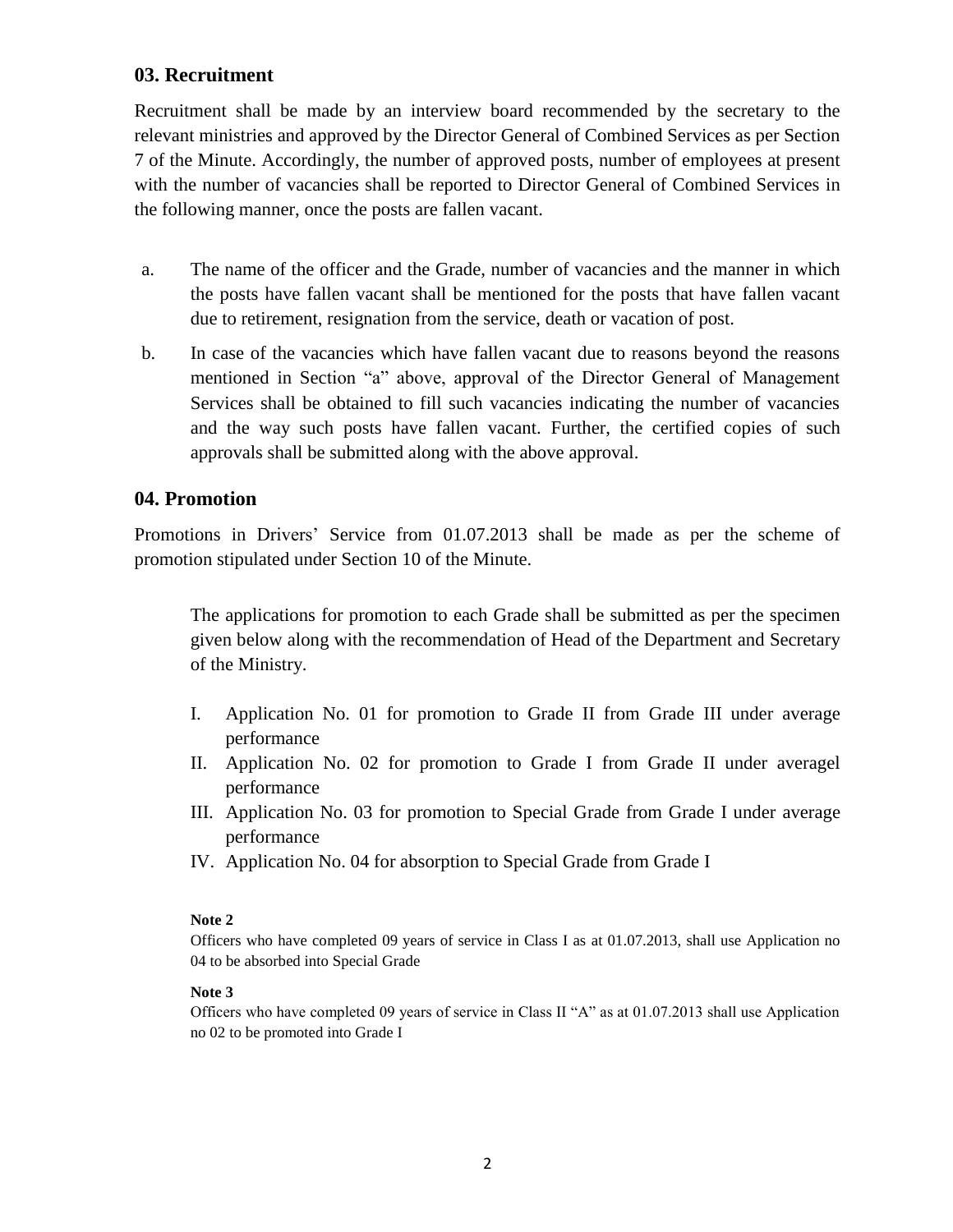## **05. Efficiency Bar**

Efficiency bar examination shall be conducted as per provisions in Section 8 of the Minute.

- a. The authority regarding the Efficiency Bar Examination is the Director General of Combined Services and the relevant interview shall be conducted by an interview board consisting of the following officers and approved by the Director General of Combined Services.
	- 1. An Executive Officer as the Chairman serving at the Department at which the relevant officers are serving.
	- 2. Examiner of Motor Vehicles at the Department of Motor Traffic.
	- 3. Officer at the Traffic Police Division.
- b. The approval of the Director General of Combined Services after being recommended by the interview board shall be obtained for the Efficiency bar.

## **06. Other**

Officers in Drivers' Service shall pass the Efficiency bar examination and language proficiency test on official language and other official language as per Section 09 of the minute on due date.

## **Note 4**

Only the officers who have been recruited to Combined Drivers' Service after 01.07.2007 shall obtain the language proficiency per the provisions in Public Administration Circular No. 1/2014 within 05 years from the date of appointment.

- a. The Officers who have been promoted to Class I under the old service minute as at the effective date of the service minute shall be exempted from the requirement of passing the Efficiency Bar Examination for Grade I.
- b. A concessionary period of three (3) years from the effective date of the service minute shall be given to apply the provisions of the minute regarding the officers who are serving at present.

 J. Dadallage **Secretary** Ministry of Public Administration, Provincial Councils, Local Government and Democratic Governance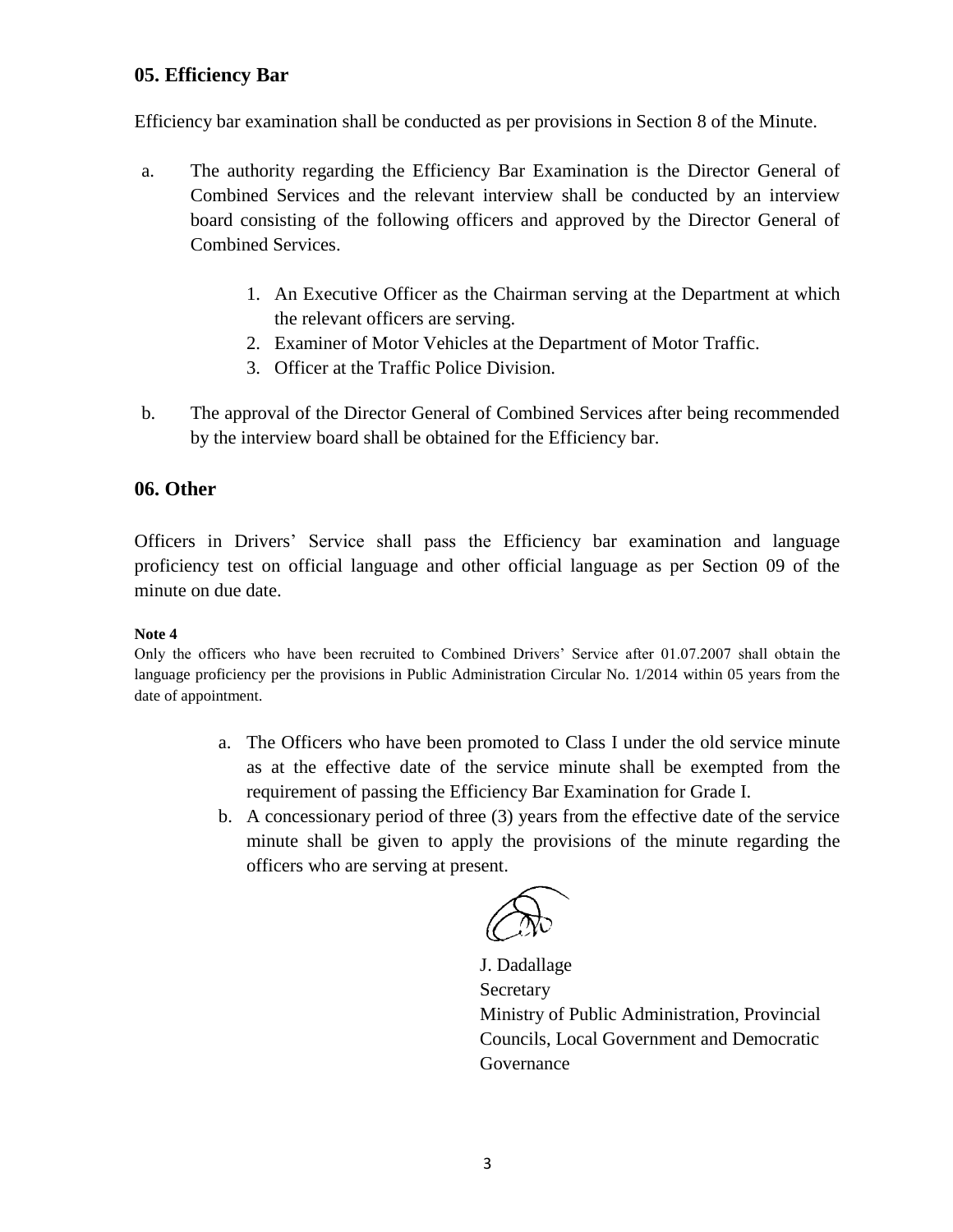| <b>Application No. 01</b> |  |
|---------------------------|--|
|---------------------------|--|

## **Application for promotion of officers in Grade III of Drivers' Service to Grade II on average performance**

## **Part I (Shall be perfected by the candidate himself)**

| 1. Name with initials                             |  |
|---------------------------------------------------|--|
| 2. Names denoted by the initials                  |  |
| 3. Present place of work                          |  |
| 4. Date of entry to service                       |  |
|                                                   |  |
| 6. Date of confirmation of the appointment        |  |
| 7. Date of passing the efficiency bar examination |  |
|                                                   |  |
| 9. Date of completion of ten years in the service |  |

I hereby certify that all information furnished by me above, is true and correct.

Date:……………………… ………………………………….. Signature of the candidate

#### **Part II**

#### **Attestation of the Secretary of Ministry/ Head of the Department**

Mr. ………………………………………….. is serving at this office and the above mentioned particulars are correct according to his personal file.

- 1. The date of confirmation of post :-………………………
- 2. Date of passing the efficiency bar examination of Grade III:- …………………………
- 3. Date of obtaining Proficiency at level three in other official language :- …………………..
- 4. Date of completing an active period of 10 years in Grade III:- ……………………………………
- 5. A performance at average level or above has/ has not demonstrated within the 10 years immediately preceding the date of promotion as per the approved performance appraisal scheme.
- 6. All the salary increments have been/ have not been earned during the 10 years immediately preceding the above date.
- 7. I. Half pay and no pay leave have been / have not been obtained during the 10 years immediately preceding the above date.
	- II. If half pay and no pay leave have been obtained, the number of days and the dates on which they have been obtained …………………………………………………
- 8. I. Whether the officer subjected to any punishment (other than warning) during the said period? ……………………………………………………………………………..

II. Whether any disciplinary action or legal action is being taken against the employee? …………………………………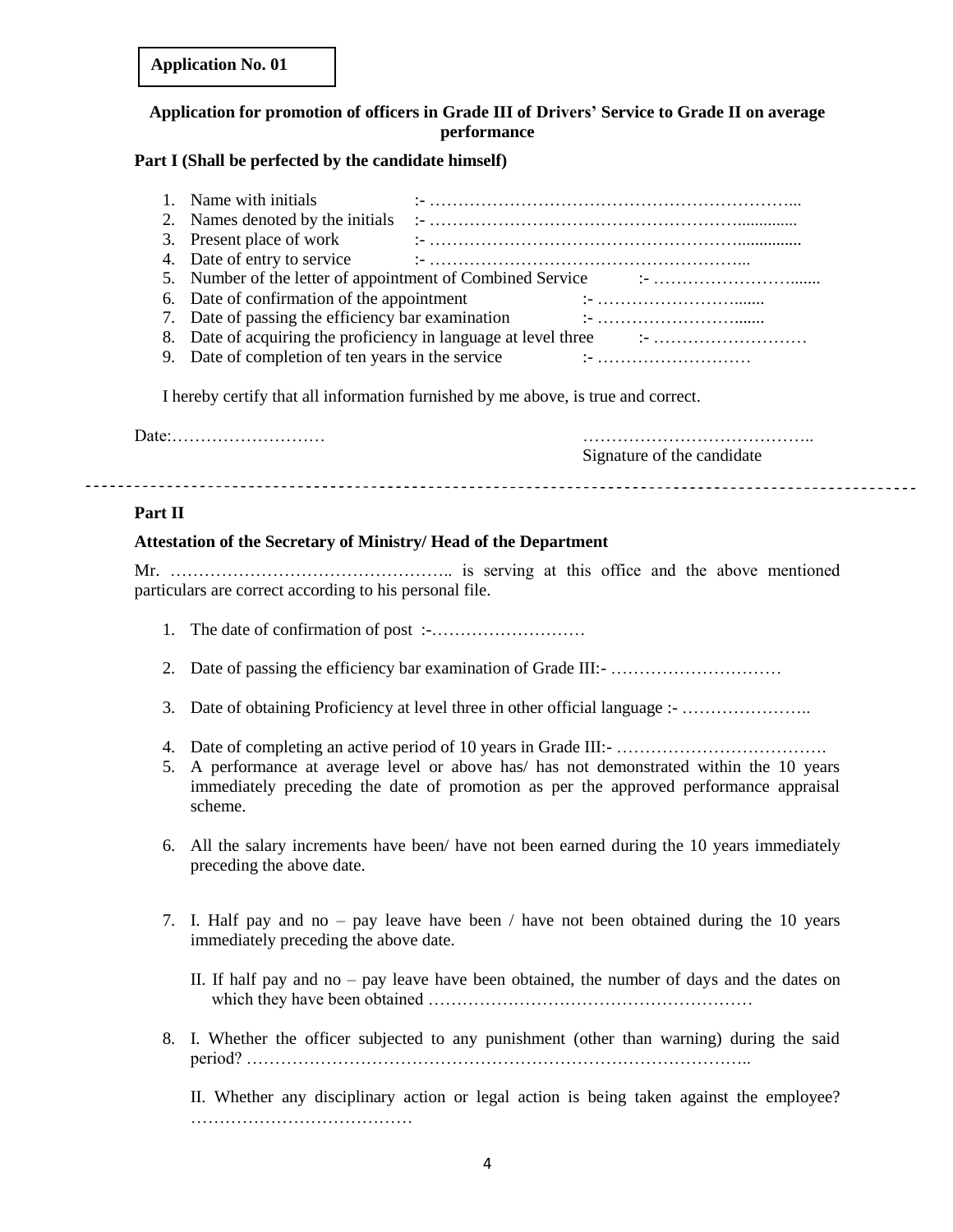9. If the officer has been released for service at a Corporation or other Statutory Board, details of such period of service :- ……………………………………………………. …………………………………………………………………………………………...

This officer has/ has not fulfilled all the qualifications. Therefore, I recommend/ do not recommend the promotion to Grade II to be effective from …………………..

Date:……………………. Signature of the Head of the Institution: Name: Designation: (Official Stamp)

Note: If the qualification mentioned from 1 to 9 above have not been fulfilled, indicate the same.

I recommend/ do not recommend the promotion to Grade II.

Date:……………………. Signature of the Secretary to the Ministry: Name: Designation: (Official Stamp)

**Application No. 02**

## **Application for promotion of officers in Grade II of Drivers' Service to Grade I on average performance**

#### **Part I - (Shall be perfected by the candidate himself)**

| 1. Name with initials                      |                                                                                                                     |
|--------------------------------------------|---------------------------------------------------------------------------------------------------------------------|
|                                            |                                                                                                                     |
| 3. Present place of work                   |                                                                                                                     |
|                                            |                                                                                                                     |
|                                            |                                                                                                                     |
| 6. Date of confirmation of the appointment | and the contract of the contract of the contract of the contract of the contract of the contract of the contract of |
|                                            |                                                                                                                     |
|                                            |                                                                                                                     |

I hereby certify that all information furnished by me above, is true and correct.

Date:……………………… ……………………………

Signature of the candidate

#### **Part II**

#### **Attestation of the Secretary to the Ministry/ Head of the Department**

Mr. ………………………………………….. is serving at this office and the above mentioned particulars are correct according to his/ her personal file.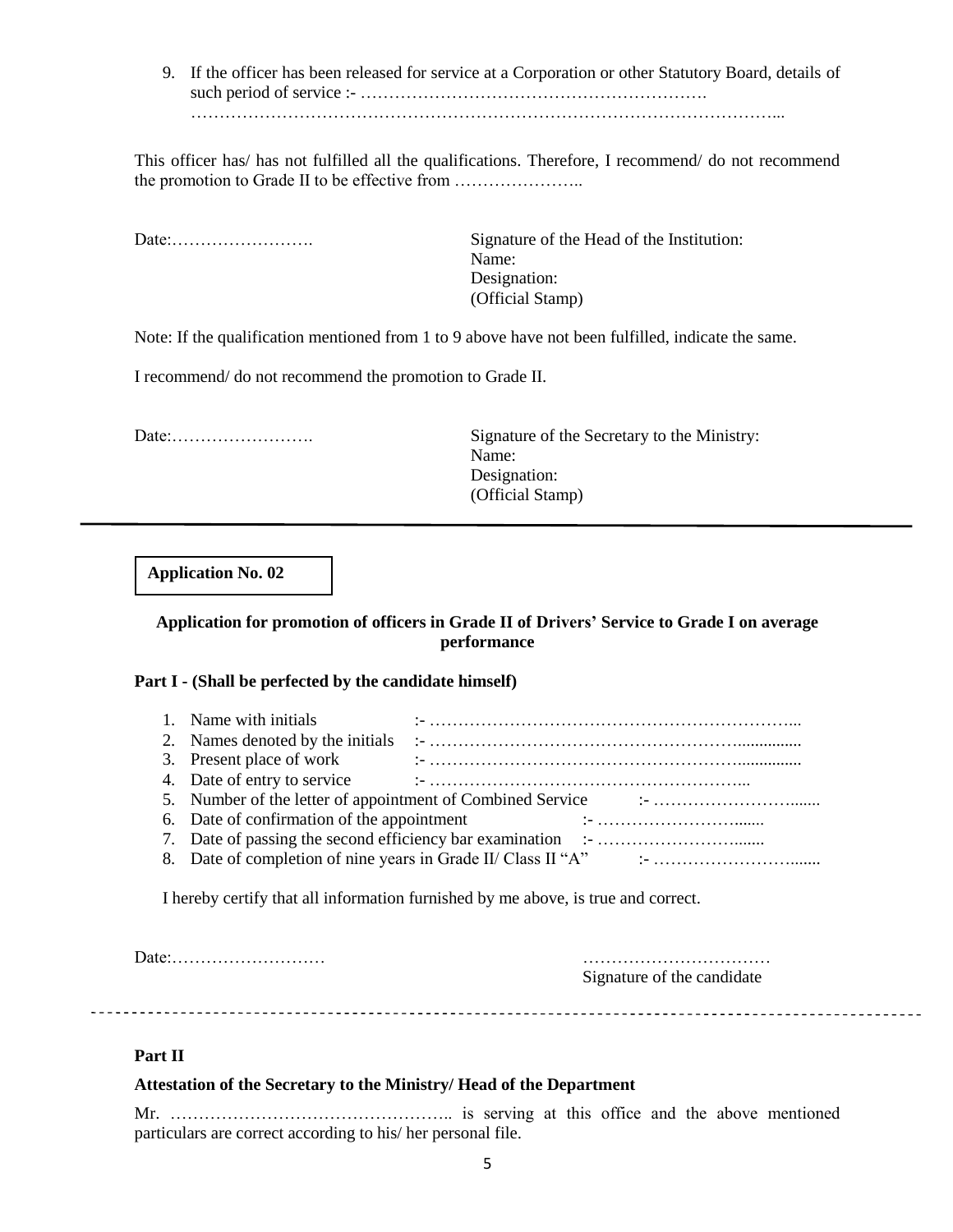- 1. Date of promotion to Grade II :- ……………………………….
- 2. Date of passing the second efficiency bar examination:- ………………………………
- 3. Date of completion of an active period of 09 years in Grade II :-………………………
- 4. A performance at average level or above has/ has not demonstrated within the 09 years immediately preceding the date of promotion as per the approved performance appraisal scheme.
- 5. A performance at average level or above has/ has not demonstrated within the 09 years immediately preceding the date of promotion as per the approved performance appraisal scheme.
- 6. All the salary increments have been/ have not been earned during the 09 years immediately preceding the above date.
- 7. I. Half pay and no pay leave have been/ have not been obtained during the 09 years immediately preceding the above date.

II. If half pay and no – pay leave have been obtained, the number of days and the dates on which they have obtained. …………………………………………………………... (From the date of appointment / promotion to Grade II of Drivers' Service)

8. I. Whether the officer subjected to any punishment (other than warning) during the said period? ……………………………………………………………………………..

II. Whether any disciplinary action or legal action is being taken against the employee? …………………………………

9. If the officer has been released for service at a Corporation or other Statutory Board, details of such period of service:- ………………………………………………………………… …………………………………………………………………………………………...

This officer has/ has not fulfilled all the qualifications. Therefore, I recommend/ do not recommend the promotion to Grade I to be effective from …………………..

Date:……………………. Signature of the Head of the Institution: Name: Designation: (Official Stamp)

Note: If the qualification mentioned from 1 to 8 above have not been fulfilled, indicate the same.

I recommend/ do not recommend the promotion to Grade I.

Date:……………………. Signature of the Secretary to the Ministry: Name: Designation: (Official Stamp)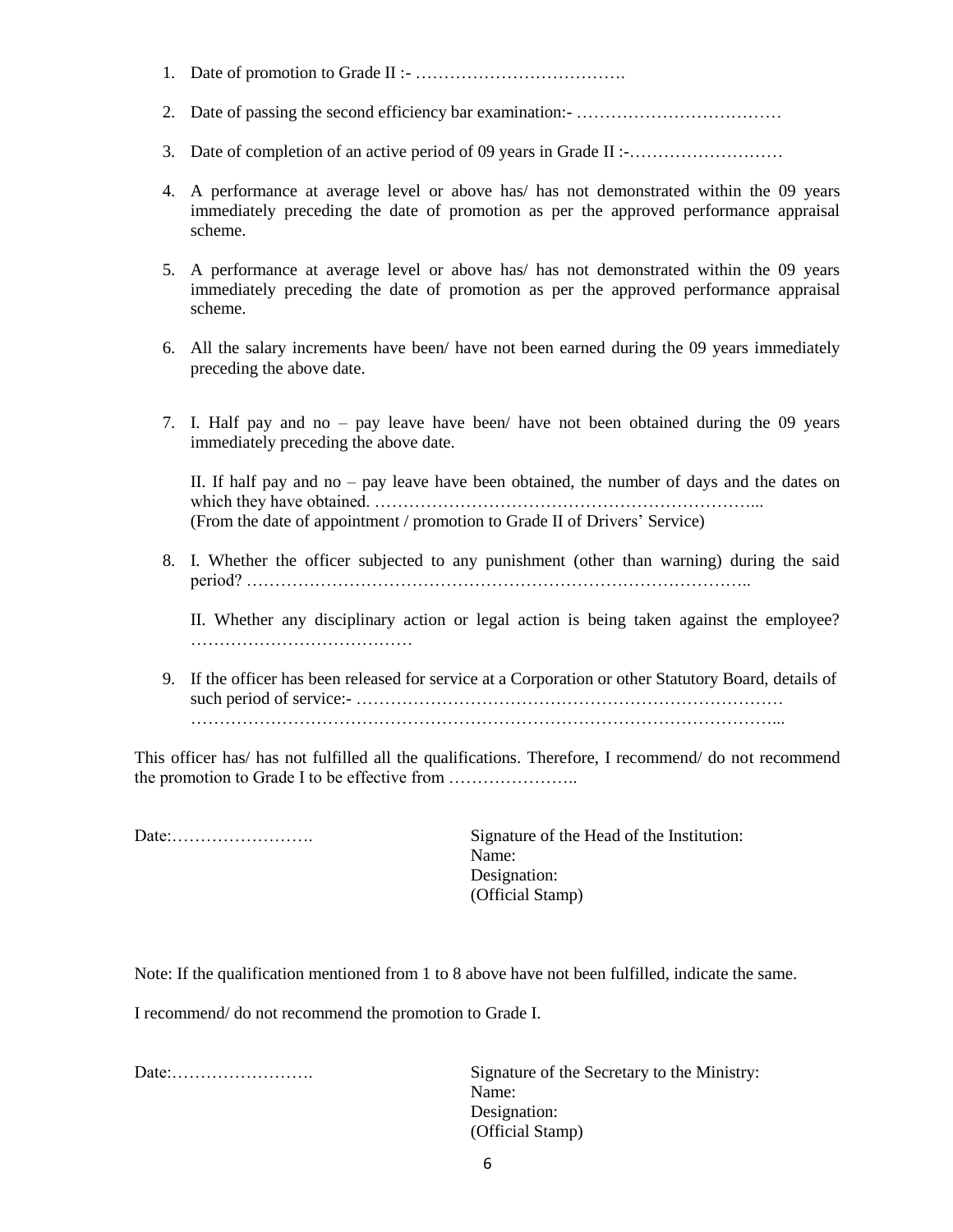# **Application for promotion of officers in Grade I of Drivers' Service to Special Grade Part I - (Shall be perfected by the candidate himself**)

| 1. Name with initials                                   |  |                                                                                                                                                                                                                                                                                                                                                                                                                                                                                    |
|---------------------------------------------------------|--|------------------------------------------------------------------------------------------------------------------------------------------------------------------------------------------------------------------------------------------------------------------------------------------------------------------------------------------------------------------------------------------------------------------------------------------------------------------------------------|
|                                                         |  |                                                                                                                                                                                                                                                                                                                                                                                                                                                                                    |
|                                                         |  |                                                                                                                                                                                                                                                                                                                                                                                                                                                                                    |
| 4. Date of entry to service                             |  |                                                                                                                                                                                                                                                                                                                                                                                                                                                                                    |
|                                                         |  |                                                                                                                                                                                                                                                                                                                                                                                                                                                                                    |
| 6. Date of confirmation of the appointment              |  |                                                                                                                                                                                                                                                                                                                                                                                                                                                                                    |
| 7. Date of passing the third efficiency bar examination |  | $\mathbf{I} = \mathbf{I} \cdot \mathbf{I} \cdot \mathbf{I} \cdot \mathbf{I} \cdot \mathbf{I} \cdot \mathbf{I} \cdot \mathbf{I} \cdot \mathbf{I} \cdot \mathbf{I} \cdot \mathbf{I} \cdot \mathbf{I} \cdot \mathbf{I} \cdot \mathbf{I} \cdot \mathbf{I} \cdot \mathbf{I} \cdot \mathbf{I} \cdot \mathbf{I} \cdot \mathbf{I} \cdot \mathbf{I} \cdot \mathbf{I} \cdot \mathbf{I} \cdot \mathbf{I} \cdot \mathbf{I} \cdot \mathbf{I} \cdot \mathbf{I} \cdot \mathbf{I} \cdot \mathbf{I$ |
| 8. Date of completion of nine years in Grade I          |  |                                                                                                                                                                                                                                                                                                                                                                                                                                                                                    |

I hereby certify that all information furnished by me above, is true and correct.

Date:……………………… ………………………….. Signature of the candidate 

## **Part II**

## **Attestation of the Secretary to the Ministry/ Head of the Department**

Mr. ………………………………………….. is serving at this office and the above mentioned particulars are correct according to his/ her personal file.

- 1. Date of promotion to Grade I :- ……………………………….
- 2. Date of passing the third efficiency bar examination:- ………………………………
- 3. Date of completing an active period of 09 years in Grade I:-………………….
- 4. A performance at average level or above has/ has not been demonstrated within the 09 years immediately preceding the date of promotion as per the approved performance appraisal scheme.
- 5. All the salary increments have been/ have not been earned during the 09 years immediately preceding the above date.
- 6. I. Half pay and no pay leave have been/ have not been obtained during the 09 years immediately preceding the above date.

II. If half pay and no – pay leave have been obtained, the number of days and the dates on which they have obtained. …………………………………………………………... (From the date of promotion to Grade I of Drivers' Service)

7. I. Whether the officer subjected to any punishment (other than warning) during the said period? ……………………………………………………………………………..

II. Whether any disciplinary action or legal action is being taken against the employee? …………………………………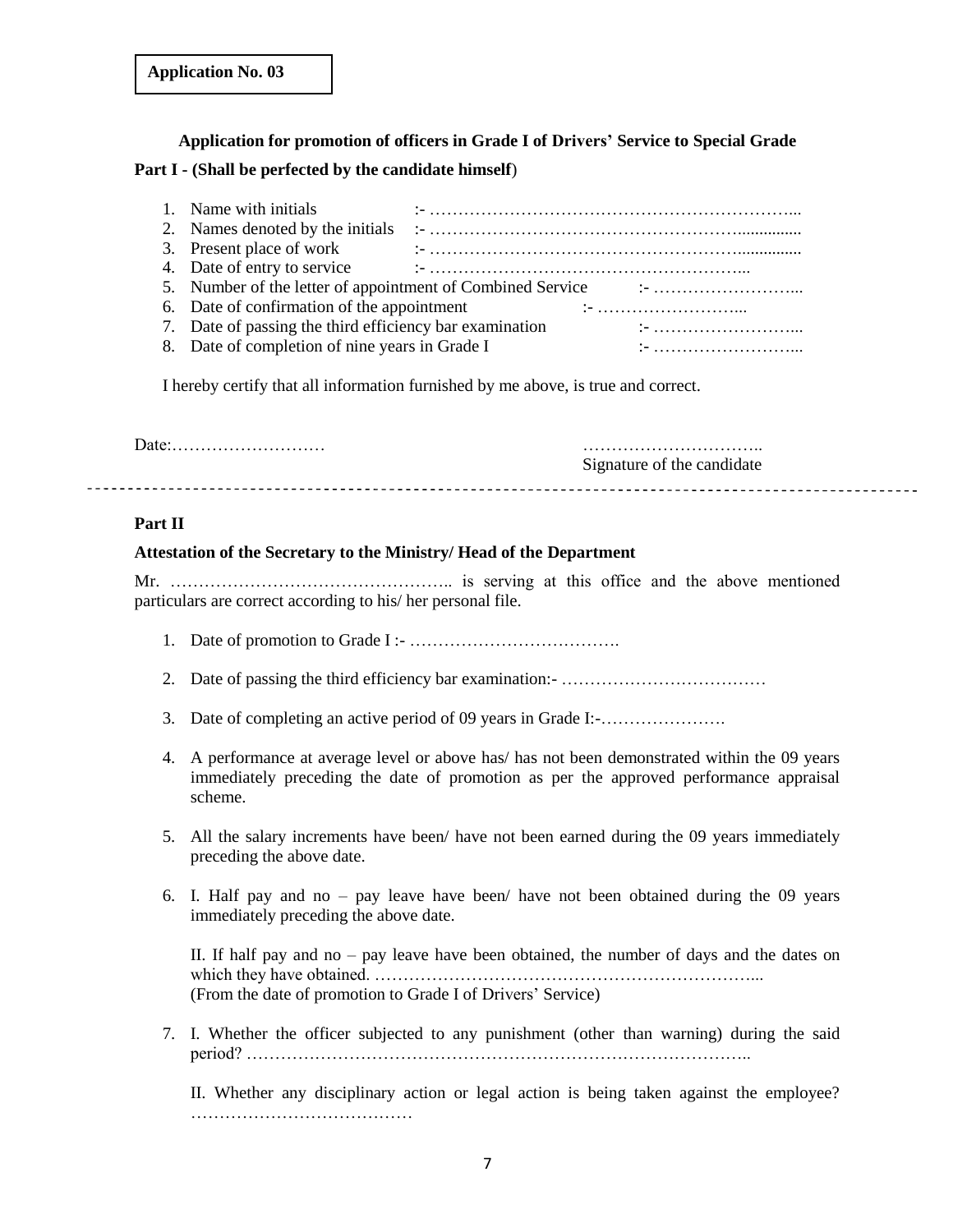8. If the officer has been released for service at a Corporation or other Statutory Board, details of such period:- ………………………………………………………… …………………………………………………………………………………………...

This officer has/ has not fulfilled all the qualifications. Therefore, I recommend/ do not recommend the promotion to Special Grade to be effective from …………………..

Date:……………………. Signature of the Head of the Institution: Name: Designation: (Official Stamp)

Note: If the qualification mentioned from 1 to 8 above have not been fulfilled, indicate the same.

I recommend/ do not recommend the promotion to Special Grade.

Date:……………………. Signature of the Secretary to the Ministry: Name: Designation: (Official Stamp)

**Application No. 04**

## **Application for absorption of officers those who completed 09 years of service in Grade I of Drivers' Service as at 01.07.2013, into Special Grade**

#### **Part I - (Shall be perfected by the candidate himself)**

| 1. Name with initials                          |  |  |
|------------------------------------------------|--|--|
|                                                |  |  |
|                                                |  |  |
|                                                |  |  |
|                                                |  |  |
| 6. Date of confirmation of the appointment     |  |  |
| 7. Date of completion of nine years in Class I |  |  |

I hereby certify that all information furnished by me above, is true and correct.

| Signature of the candidate |  |
|----------------------------|--|

## **Part II**

 $- - -$ 

#### **Attestation of the Secretary to the Ministry/ Head of the Department**

Mr. ………………………………………….. is serving at this office and the above mentioned particulars are correct according to his/ her personal file.

1. Date of promotion to Grade I :- ……………………………….